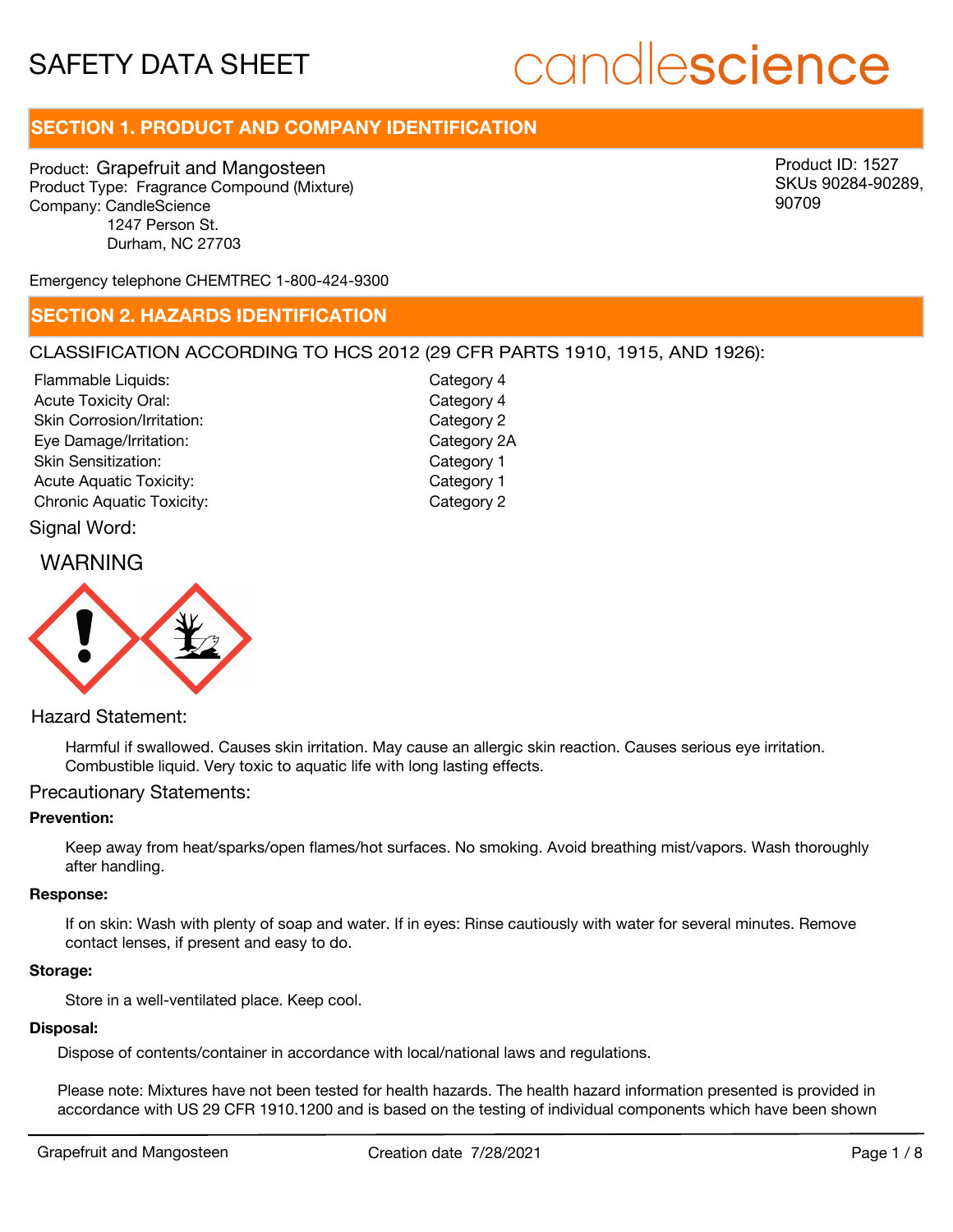# candlescience

to cause or may cause these health effects when tested at higher concentrations or at full strength.

# **SECTION 3. COMPOSITION/INFORMATION ON INGREDIENT**

| Hazardous components                      | CAS No.        | Weight %   |
|-------------------------------------------|----------------|------------|
| Tricyclodecenyl propionate                | 17511-60-3     | $8 - 10$   |
| Linalool                                  | 78-70-6        | $5 - 8$    |
| Hexyl salicylate                          | 6259-76-3      | $5 - 8$    |
| Hexyl cinnamic aldehyde                   | $101 - 86 - 0$ | $5 - 8$    |
| dl-Citronellol                            | 106-22-9       | $3 - 5$    |
| Allyl heptanoate                          | 142-19-8       | $3 - 5$    |
| Allyl cyclohexanepropionate               | 2705-87-5      | $3 - 5$    |
| Linalyl acetate                           | 115-95-7       | $3 - 5$    |
| Ethyl maltol                              | 4940-11-8      | $3 - 5$    |
| Allyl hexanoate                           | 123-68-2       | $1 - 3$    |
| <b>BENZYL BUTYRATE</b>                    | 103-37-7       | $1 - 3$    |
| dl-Limonene                               | 138-86-3       | $1 - 3$    |
| gamma-Undecalactone                       | 104-67-6       | $1 - 3$    |
| Ethyl methylphenylglycidate               | $77 - 83 - 8$  | $1 - 3$    |
| Citral                                    | 5392-40-5      | $\le$ <1   |
| 4-Methyl-3-decen-5-ol                     | 81782-77-6     | $\leq 0.5$ |
| Benzyl benzoate                           | $120 - 51 - 4$ | $\leq 0.5$ |
| (Z)-Hex-3-enyl benzoate                   | 25152-85-6     | $\leq 0.5$ |
| 2,4-dimethylcyclohex-3-ene-1-carbaldehyde | 68039-49-6     | $\leq 0.5$ |
| beta-Pinene                               | 127-91-3       | $\leq 0.5$ |
| Methyl 2-nonynoate                        | $111 - 80 - 8$ | $\leq 0.1$ |

# **SECTION 4. FIRST AID MEASURES**

## Inhalation:

in the event of exposure to vapors, immediately remove from the area to a fresh air environment.

# Skin contact:

remove contaminated clothes. Wash skin with large volumes of water. If irritation persists, or any sign of tissue damage is apparent, obtain medical advice immediately.

#### Eye contact:

In the event of contact with the eyes, irrigate with water for at least 15 minutes; obtain medical advice if irritation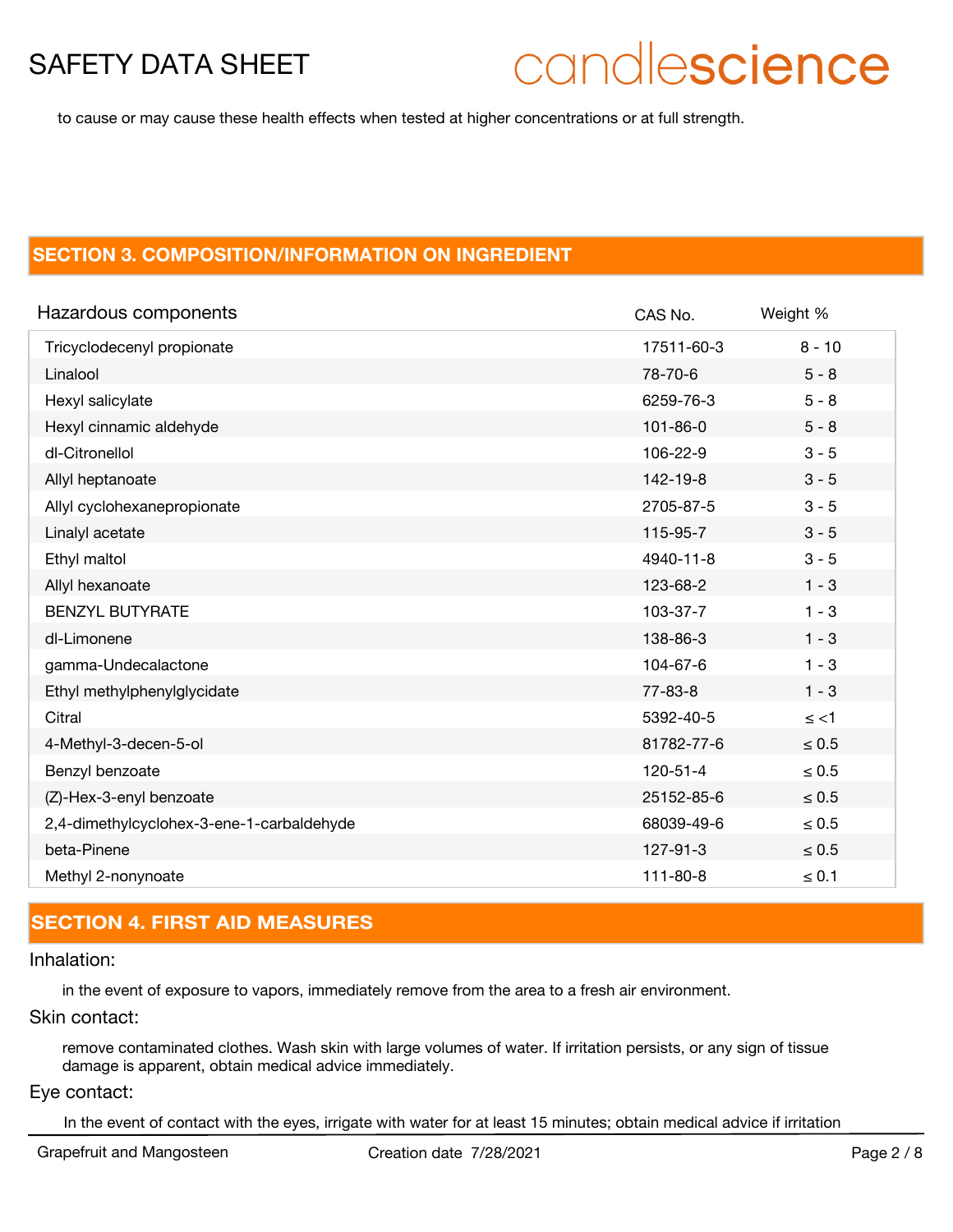# candlescience

persists.

## Ingestion:

In the event of accidental ingestion, rinse mouth with water. Give up to one tumbler (half pint) of milk or water. Obtain medical advise immediately. Do not induce vomiting.

# Most important symptoms:

N/A

Indication of immediate medical attention:

Treat symptomatically.

## General information:

As in all cases of potential poisoning, obtain medical advice immediately.

# **SECTION 5. FIREFIGHTING MEASURES**

# Suitable extinguishing media:

Foam, carbon dioxide, or dry chemical.

## Unsuitable extinguishing media:

Avoid use of water in extinguishing fires.

## Specific hazards:

During fire, gases hazardous to health may be formed. Do not allow run-off from fire fighting to enter drains or water courses.

## Special fire fighting procedures:

Wear self-contained breathing apparatus for firefighting. Move containers from fire area if it can be done safely. Use water spray jet to protect personnel and to cool endangered containers.

# **SECTION 6. ACCIDENTAL RELEASE MEASURES**

# Personal precautions, protective equipment and emergency procedures:

Evacuate personnel to safe areas. Remove all sources of ignition. Ensure adequate ventilation. Keep people away from and upwind of spill/leak. Wear appropriate protective equipment and clothing during clean-up.

# Environmental precautions:

Do not allow to enter into soil/subsoil. Do not allow to enter into surface water or drains. Dispose of in accordance with local regulations. Local authorities should be advised if significant spillage cannot be contained.

# Methods and materials for containment and cleaning up:

Soak up with inert absorbent material (e.g. sand, silica gel, vermiculite). Keep in suitable and closed containers for disposal. Clean contaminated floors and objects thoroughly while observing environmental regulations.

# **SECTION 7. HANDLING AND STORAGE**

# Precautions for safe handling:

Avoid contact with skin and eyes. Avoid prolonged inhalation of vapors. Wash hands and other exposed areas with mild soap and water before eating, drinking or smoking and when leaving work. Handle in accordance with good industrial hygiene and safety practices.

Conditions for safe storage, including any incompatibilities: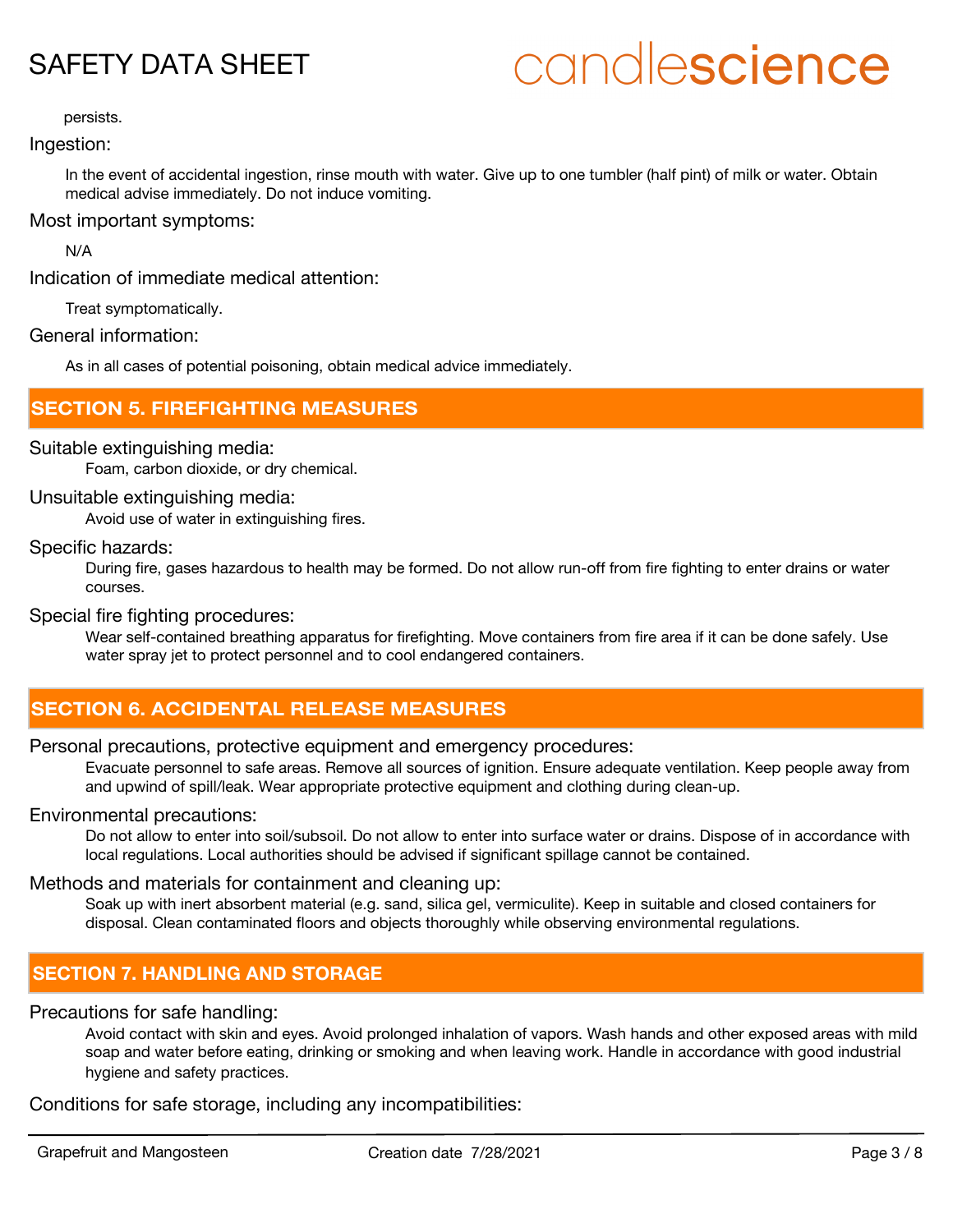# candlescience

Store in tightly closed and upright container in a cool, dry, ventilated area. Store away from light, heat, and sources of ignition.

# **SECTION 8. EXPOSURE CONTROLS/PERSONAL PROTECTION**

## Exposure Guidelines:

ACGIH: dl-Citronellol (CAS 106-22-9) TWA 5 ppm

ACGIH: beta-Pinene (CAS 127-91-3) TWA 20 ppm

ACGIH: Citral (CAS 5392-40-5) TWA 5 ppm

#### Appropriate Engineering Controls:

#### **Ventilation:**

Use engineering controls to maintain airborne levels below exposure limit requirements or guidelines. If there are no applicable exposure limit requirements or guidelines, use only with adequate ventilation. Local exhaust ventilation may be necessary for some operations.

#### Personal Protective Equipment:

#### **Eye protection:**

Ensure that eyewash stations and safety showers are close to the workstation location. Chemical resistant goggles must be worn.

#### **Hand protection:**

Wear chemical resistant gloves suitable for this material as determined by a hazard assessment. Gloves should be discarded and replaced if there is any indication of degradation or chemical breakthrough.

#### **Skin and body protection:**

Wear protective clothing suitable for this material as determined by a hazard assessment.

#### **Respiratory protection:**

Respiratory protection should be worn when workplace exposures exceed exposure limit requirements or guidelines. If there are no applicable exposure limits or guidelines, use an approved respirator where there is a potential for adverse effects, including but not limited to respiratory irritation or odor, where indicated or required by the exposure assessment. Selection of air-purifying or positive-pressure supplied air will depend on the results of the exposure assessment which includes an evaluation of the specific operations and the actual or potential airborne concentrations. The type of cartridge or filter to be used must be selected and approved for the chemical, class, or classes of chemicals likely to be encountered in the workplace. For emergency conditions, use an approved positive-pressure self-contained breathing apparatus.

#### **General hygiene considerations:**

Handle in accordance with good industrial hygiene and safety practice. Remove contaminated clothing and protective equipment before entering eating areas. Wash hands before breaks and immediately after handling the product.

# **SECTION 9. PHYSICAL AND CHEMICAL PROPERTIES**

| Appearance:     | Liquid         |
|-----------------|----------------|
| Color:          | N/A            |
| Odor:           | Characteristic |
| Odor threshold: | N/A            |
| pH:             | N/A            |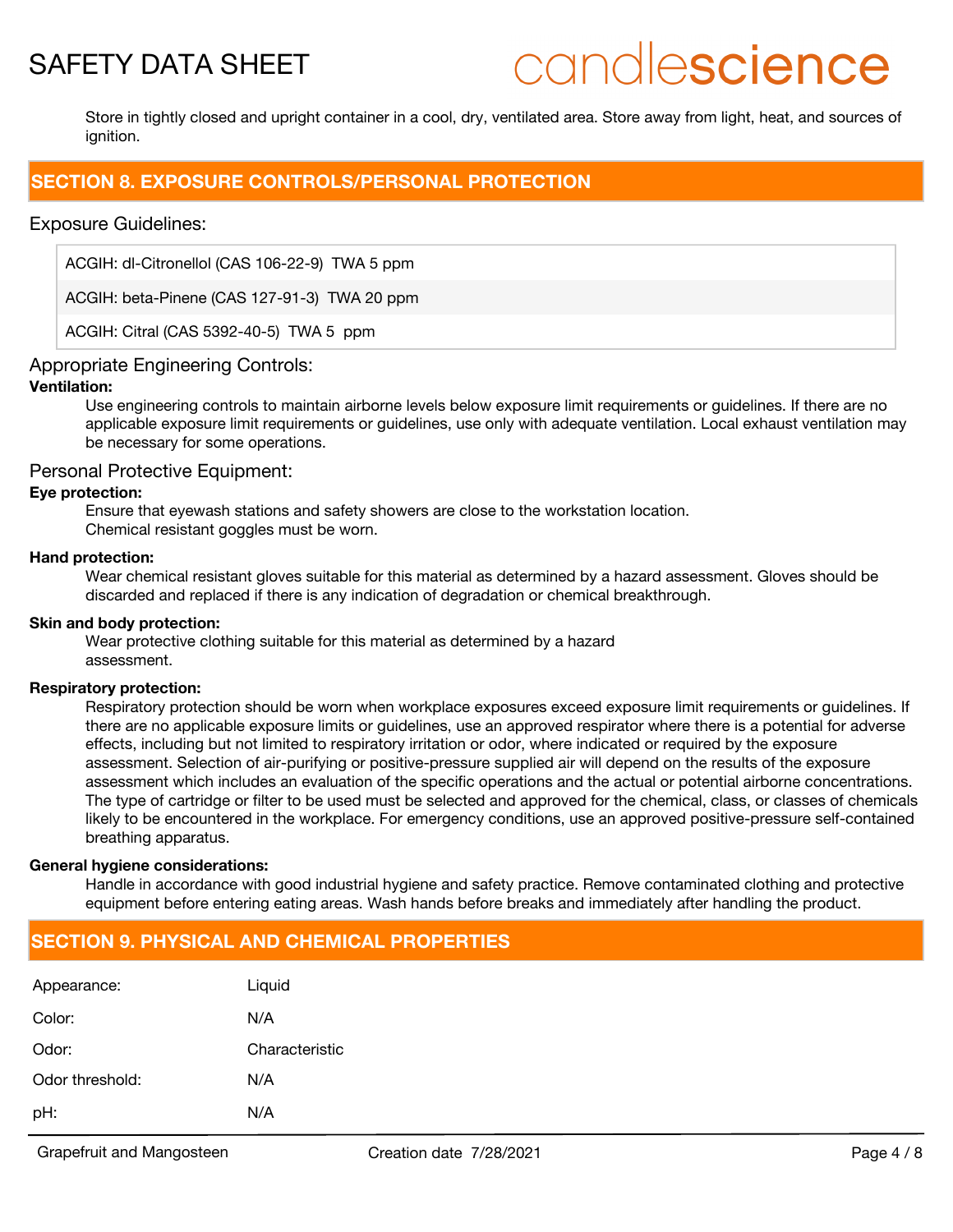| N/A                                            |           |
|------------------------------------------------|-----------|
| 82 °C                                          | °F<br>180 |
| Evaporation Rate (Butyl Acetate = 1): $N/A$    |           |
| N/A                                            |           |
| Upper lower flammability or explosive limits:  | N/A       |
| N/A                                            |           |
| 0.2                                            |           |
| $0.961 - 0.971$                                |           |
| N/A                                            |           |
| N/A                                            |           |
| Partition coefficient: n-octanol/water:<br>N/A |           |
| N/A                                            |           |
| N/A                                            |           |
| N/A                                            |           |
| N/A                                            |           |
| N/A                                            |           |
| N/A                                            |           |
| 1.464 - 1.470                                  |           |
|                                                |           |

# **SECTION 10. STABILITY AND REACTIVITY**

#### **Chemical stability:**

The product is stable and non-reactive under normal conditions of use, storage and transport.

## **Possibility of hazardous reactions:**

Material is stable under normal conditions.

# **Conditions to avoid:**

Heat, flames and sparks. Temperature extremes and direct sunlight.

# **Incompatible materials:**

Strong oxidizing agents. Strong acids. Strong Bases.

## **Hazardous decomposition products:**

No hazardous decomposition products are known.

# **SECTION 11. TOXICOLOGICAL INFORMATION**

# **Acute oral toxicity:**

<2000 mg/kg

Grapefruit and Mangosteen **Creation date 7/28/2021** Creation date 7/8

# candlescience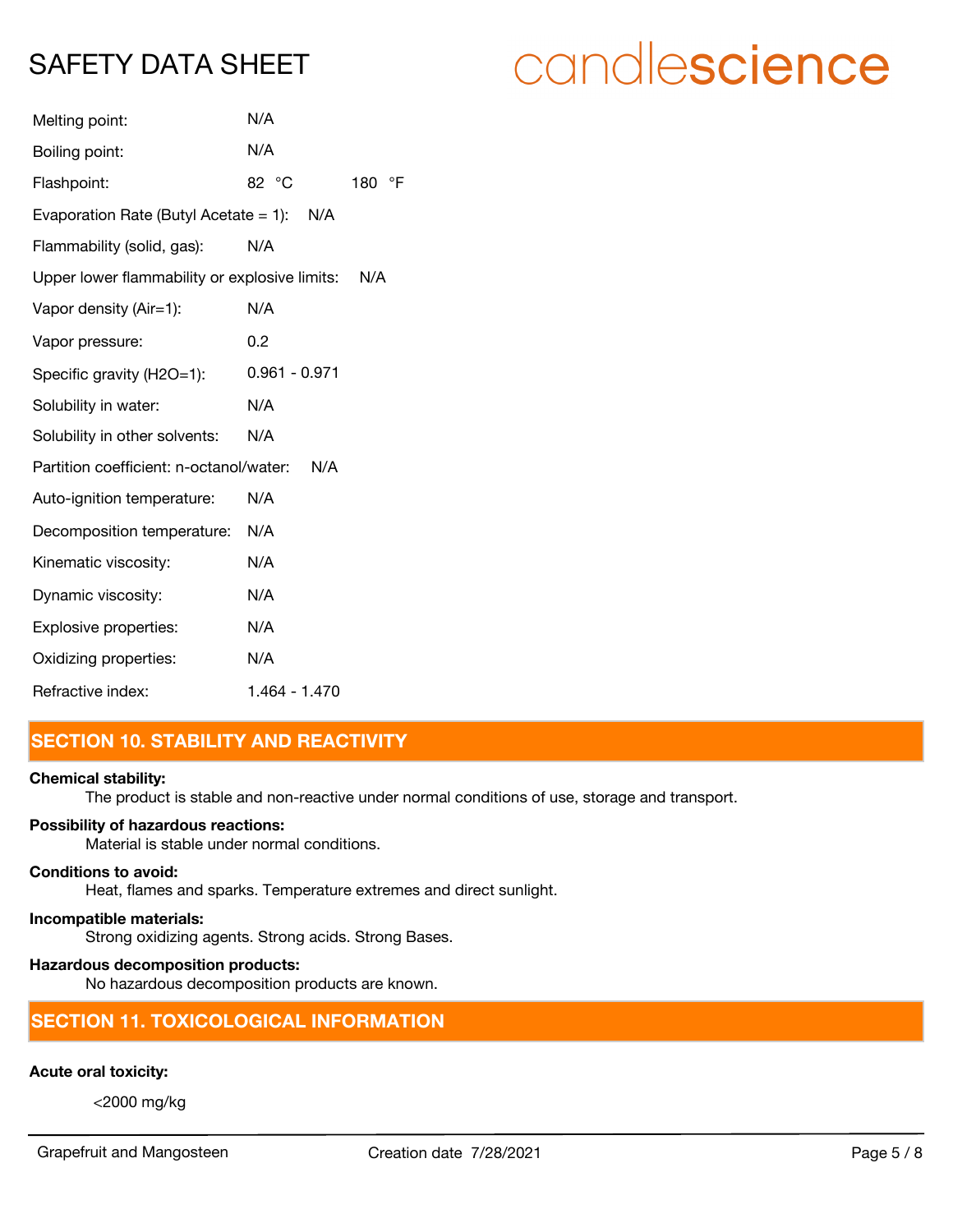# candlescience

### **Acute dermal toxicity:**

N/A

### **Acute inhalation toxicity:**

N/A

#### **Skin corrosion/irritation:**

Causes skin irritation

#### **Serious eye damage/eye irritation:**

Causes serious eye irritation

#### **Respiratory or skin sensitization:**

May cause an allergic skin reaction

#### **Mutagenicity:**

N/A

#### **Reproductive toxicity:**

N/A

#### **Carcinogenicity:**

N/A

Please note: Mixtures have not been tested for health hazards. The health hazard information presented is provided in accordance with US 29 CFR 1910.1200 and is based on the testing of individual components which have been shown to cause or may cause these health effects when tested at higher concentrations or at full strength.

# **SECTION 12. ECOLOGICAL INFORMATION**

#### **Ecotoxicity:**

Toxic to aquatic life with long lasting effects

# **Persistence and Degradability:**

N/A

## **Bioaccumulation:**

N/A

# **Other Adverse Effects:**

N/A

# **SECTION 13. DISPOSAL CONSIDERATIONS**

# **Disposal instructions:**

Collect and reclaim or dispose in sealed containers at licensed waste disposal site. Do not allow this material to drain into sewers/water supplies. Do not contaminate ponds, waterways or ditches with chemical or used container. Dispose of contents/container in accordance with local/regional/national/international regulations.

# **Local disposal regulations:**

Grapefruit and Mangosteen Creation date 7/28/2021 Creation date 7/28/2021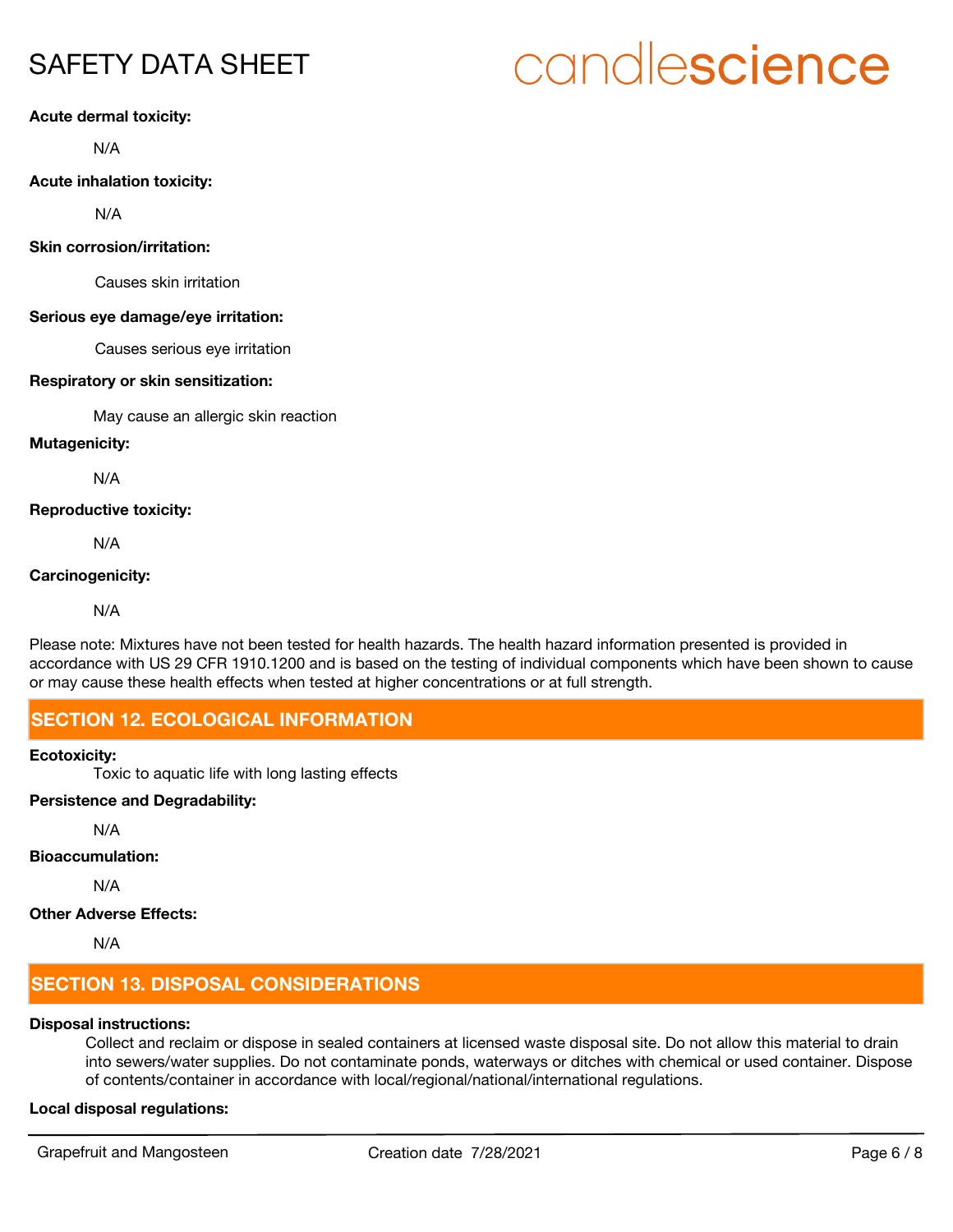# candlescience

Dispose in accordance with all applicable regulations.

**SECTION 14. TRANSPORT INFORMATION**

#### **Hazardous waste code:**

The waste code should be assigned in discussion between the user, the producer and the waste disposal company.

#### **Waste from residues/unused products:**

Dispose of in accordance with local regulations. Empty containers or liners may retain some product residues. This material and its container must be disposed of in a safe manner.

#### **Contaminated packaging:**

Since emptied containers may retain product residue, follow label warnings even after container is emptied. Empty containers should be taken to an approved waste handling site for recycling or disposal.

| SECTION 14. TRANSPORT INFORMATION    |                                                                       |  |
|--------------------------------------|-----------------------------------------------------------------------|--|
| <b>IATA UN Number:</b>               | 3082                                                                  |  |
| <b>IATA UN Proper Shipping Name:</b> | Environmentally hazardous substance, liquid, n.o.s (HEXYL SALICYLATE) |  |
| <b>IATA Transport Hazard Class:</b>  | $\boldsymbol{9}$                                                      |  |
| <b>IATA Packing group:</b>           | III                                                                   |  |
| <b>IATA Environmental Hazards:</b>   | N/A                                                                   |  |
| <b>IATA ERG Codes:</b>               | N/A                                                                   |  |
| <b>IATA Special Precautions:</b>     | N/A                                                                   |  |
| <b>IATA Other Information:</b>       | N/A                                                                   |  |
| <b>IMDG UN Number:</b>               | 3082                                                                  |  |
| <b>IMDG UN Proper Shipping Name:</b> | Environmentally hazardous substance, liquid, n.o.s (HEXYL SALICYLATE) |  |
| <b>IMDG Transport Hazard Class:</b>  | 9                                                                     |  |
| <b>IMDG Packing Group:</b>           | III                                                                   |  |
| <b>IMDG Environmental Hazards:</b>   | Yes                                                                   |  |
| <b>IMDG EMS:</b>                     | N/A                                                                   |  |
| <b>IMDG Special Precautions:</b>     | N/A                                                                   |  |
| <b>IMDG Transport in Bulk:</b>       | N/A                                                                   |  |
|                                      |                                                                       |  |

# **SECTION 15. REGULATORY INFORMATION**

#### **TSCA:**

All components of this product are listed or excluded from listing on the TSCA inventory.

# **SECTION 16. OTHER INFORMATION**

The information and recommendations contained in this data sheet represent, to the best of CandleScience's knowledge and belief, an accurate and reliable representation as the known data for this material. Since the conditions for use, handling, storage and disposal of this product are beyond CandleScience's control, it is the user's responsibility both to determine safe conditions for use of this product and to assume liability for loss, injury, damage or expense arising out of the product's improper use. No